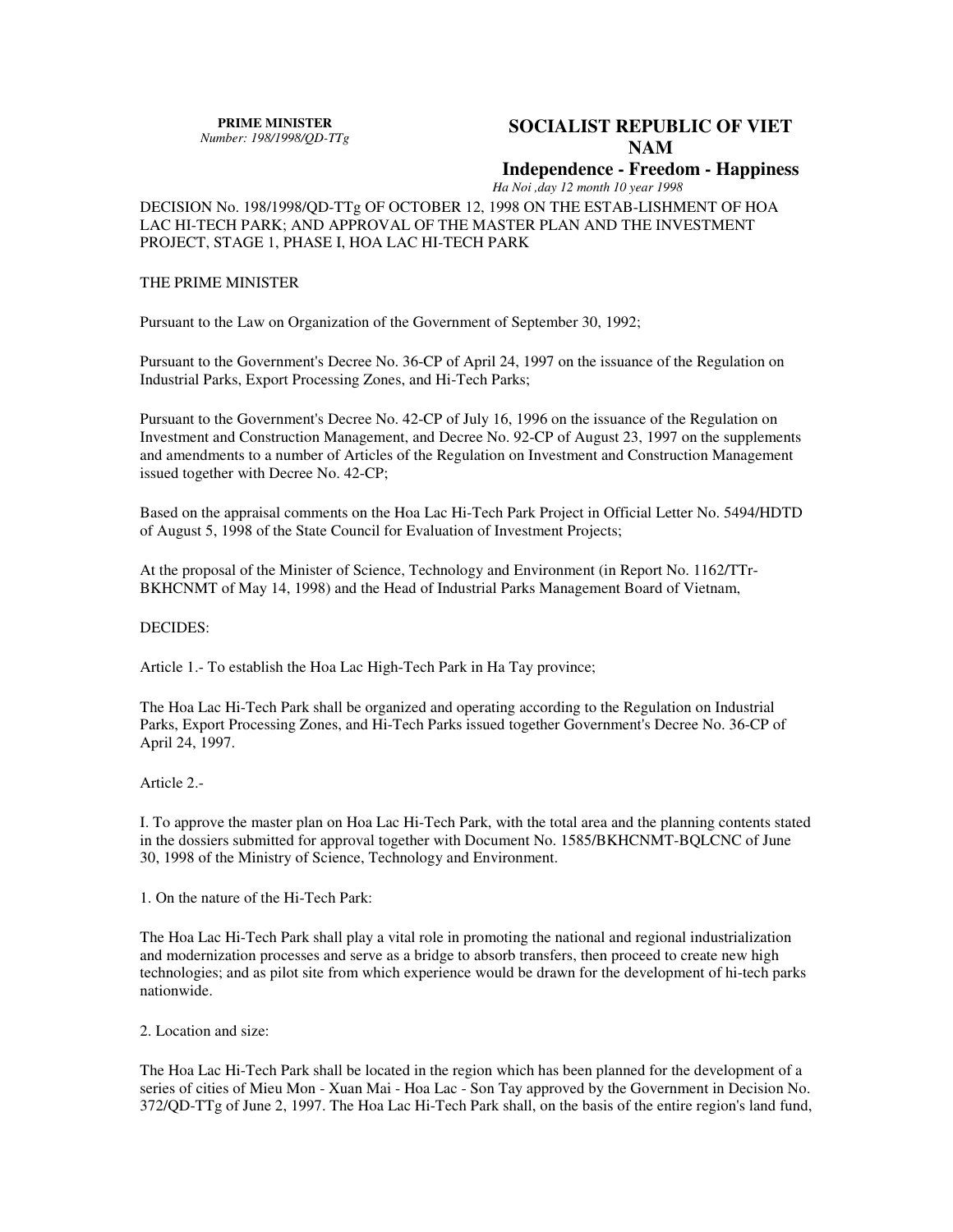the combination with the exploitation of resources and capacities according to the inter-region long-term development plan, be built mainly on the territory of Thach That district, Ha Tay province, with the size of about 1,650 hectares.

3. Landscape and environmental management:

The general layout of entire Park area must be in harmony with the terrain utilization, and clean and fresh environments must be ensured through measures to be taken.

4. Technical infrastructure planning

Transportation, service, water supply and drainage as well as power supply and communications projects, must be developed to serve the scientific research and technological development, production and daily activities of residential quarters.

5. Management of the Hoa Lac Hi-tech Park

The Minister-Chairman of the Government's Commission for Organization and Personnel shall assume the prime responsibility and coordinate with the Ministry of Science, Technology and Environment and the Vietnam Board for Industrial Parks Management in submitting a proposal on establishment of a Management Board of the Hoa Lac Hi-Tech Park and other relevant management bodies under the current regulations to the Prime Minister for decision.

II. Approval of the Hoa Lac Hi-Tech Park investment project, Stage 1, Phase I with the following principal contents:

1. Project title: Hoa Lac Hi-Tech Park;

2. Project construction location: Communes of Ha Bang, Thach Hoa, Tan Xa, Binh Yen and Co Dong of Thach That district, Ha Tay province;

3. Stage 1 development land area is 200 hectares which shall be verified when the land use right is assigned in accordance with the provisions of the Land Law. The subsequent stages of the project shall be considered and approved, provided that the implementation of the Stage 1 - project proves effective;

4. The investment capital for technical infrastructure developments at Stage 1 shall be USD 96 million;

5. Other construction works such as research and development institutes, a software center, a commercial and business center etc. shall, depending on the form of investment (with the State Budget, BOT, FDI and others), be executed according to the current regulations;

6. In the course of realizing Stage 1, priority must be given to the project on human resource development for hi-tech development and for the Hoa Lac Hi-Tech Park.

Article 3.- The Hoa Lac Hi-Tech Park shall enjoy financial preferences at the highest level according to the Law on Domestic Investment Promotion and the Law on Foreign Investment in Vietnam and shall enjoy other preferences at the highest level according to the current regulations.

Article 4.-

1. To assign the Ministry of Science, Technology and Environment the responsibility to: